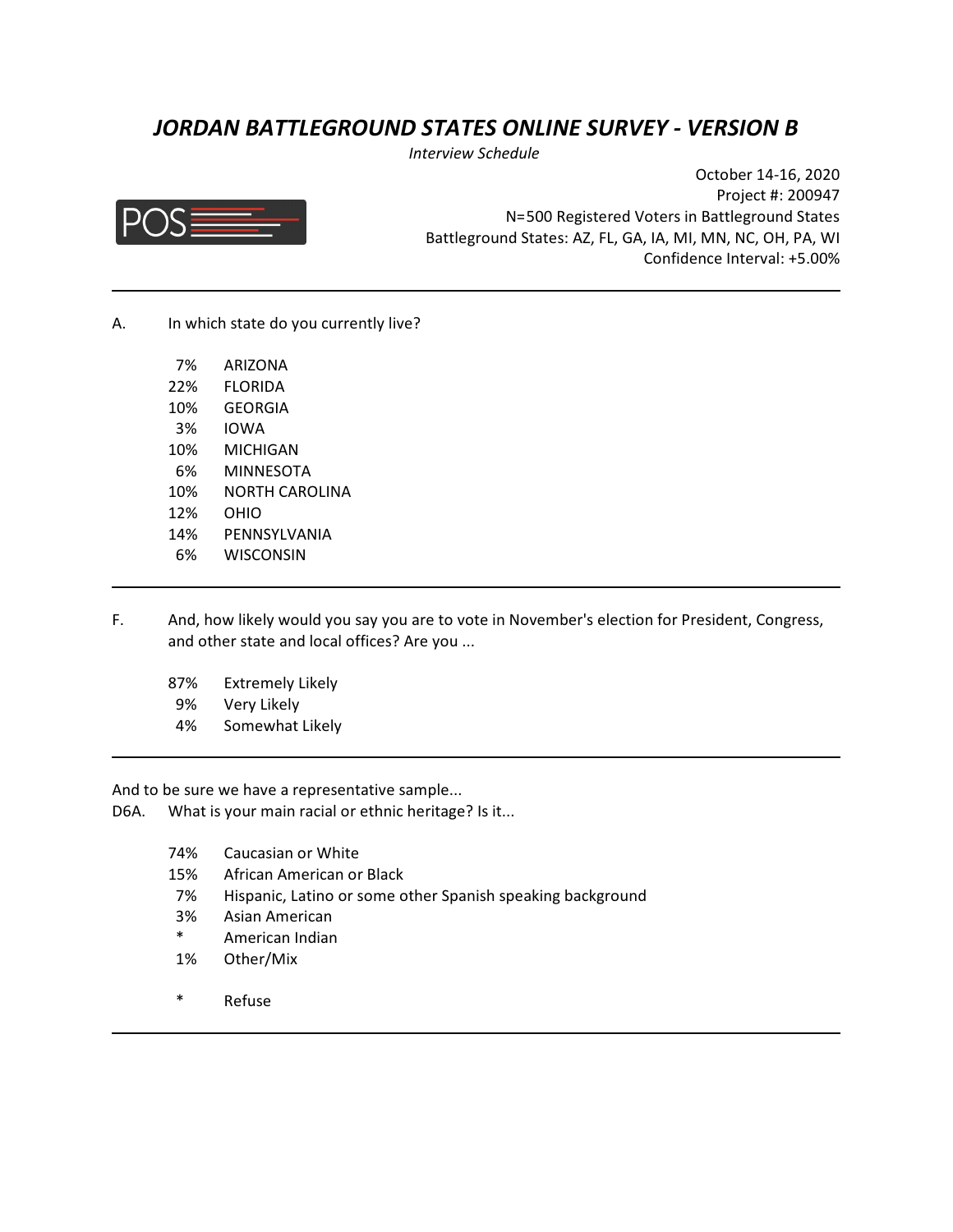*Jordan Battleground States Online Survey - Version B* Page 2 of 15 *October 14-16, 2020*

D1. And, in what year were you born?

| D2. L |     | What is your gender?    |  |  |
|-------|-----|-------------------------|--|--|
|       | 48% | Male<br>52% Female      |  |  |
|       |     | Identify some other way |  |  |

Turning to what's going on the country…

Now, I would like you to read several names of different people in politics. For each one, please indicate whether you have a very favorable, somewhat favorable, somewhat unfavorable, very unfavorable, no opinion, or if you've never heard of that person.

| <b>TOTAL</b><br><b>FAV</b> | <b>TOTAL</b><br><b>UNFAV</b> | <b>VERY</b><br><b>FAV</b> | <b>SMWT</b><br><b>FAV</b> | <b>SMWT</b><br><b>UNFAV</b> | <b>VERY</b><br><b>UNFAV</b> | HRD OF/<br><b>NO OPIN</b> | <b>NEVER</b><br><b>HEARD</b> |
|----------------------------|------------------------------|---------------------------|---------------------------|-----------------------------|-----------------------------|---------------------------|------------------------------|
| 1. Donald Trump<br>45%     | 52%                          | 32%                       | 13%                       | 9%                          | 43%                         | 3%                        |                              |
| 2. Joe Biden<br>51%        | 46%                          | 32%                       | 19%                       | 10%                         | 37%                         | 3%                        |                              |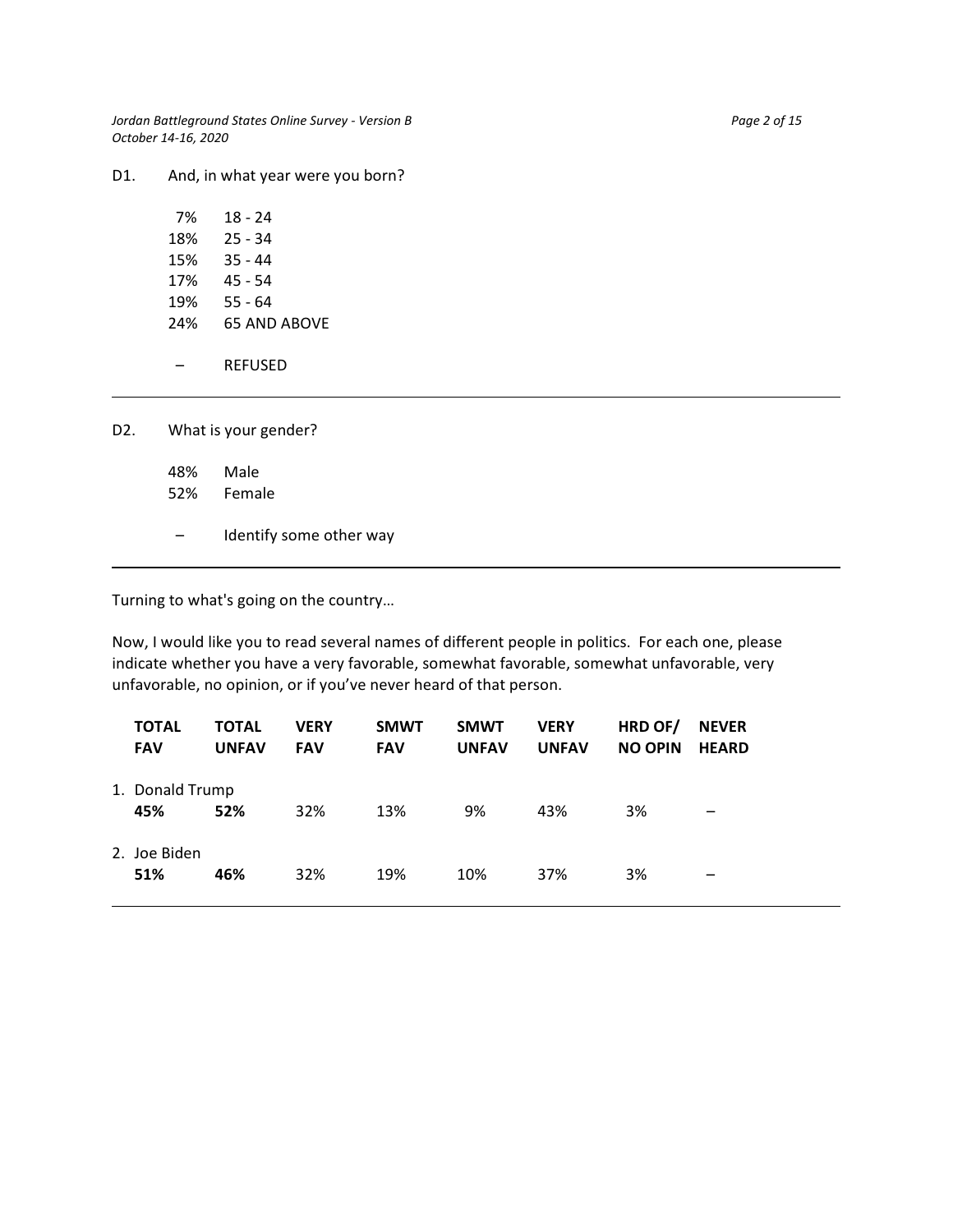*Jordan Battleground States Online Survey - Version B* Page 3 of 15 *October 14-16, 2020*

3. And, have you already voted in the November election?

34% Yes 66% No

#### **(ASKED IF NO, HAVE NOT VOTED IN Q3)**

4. How do you plan on voting in this election…

47% In-person at the polls on election day,

- 25% In-person at an early vote location, ...or... 24% By absentee or mail ballot?
- 4% Not Sure
- 5. If the election for President were held today, for whom would you vote if the candidates were...

Donald Trump, Republican ...and... Joe Biden, Democrat?

40% Definitely Trump

- 5% Probably Trump
- \* Lean Trump
- 4% Hard Undecided/Not Sure
- 2% Lean Biden
- 6% Probably Biden
- 44% Definitely Biden
- **45% TOTAL TRUMP**
- **51% TOTAL BIDEN**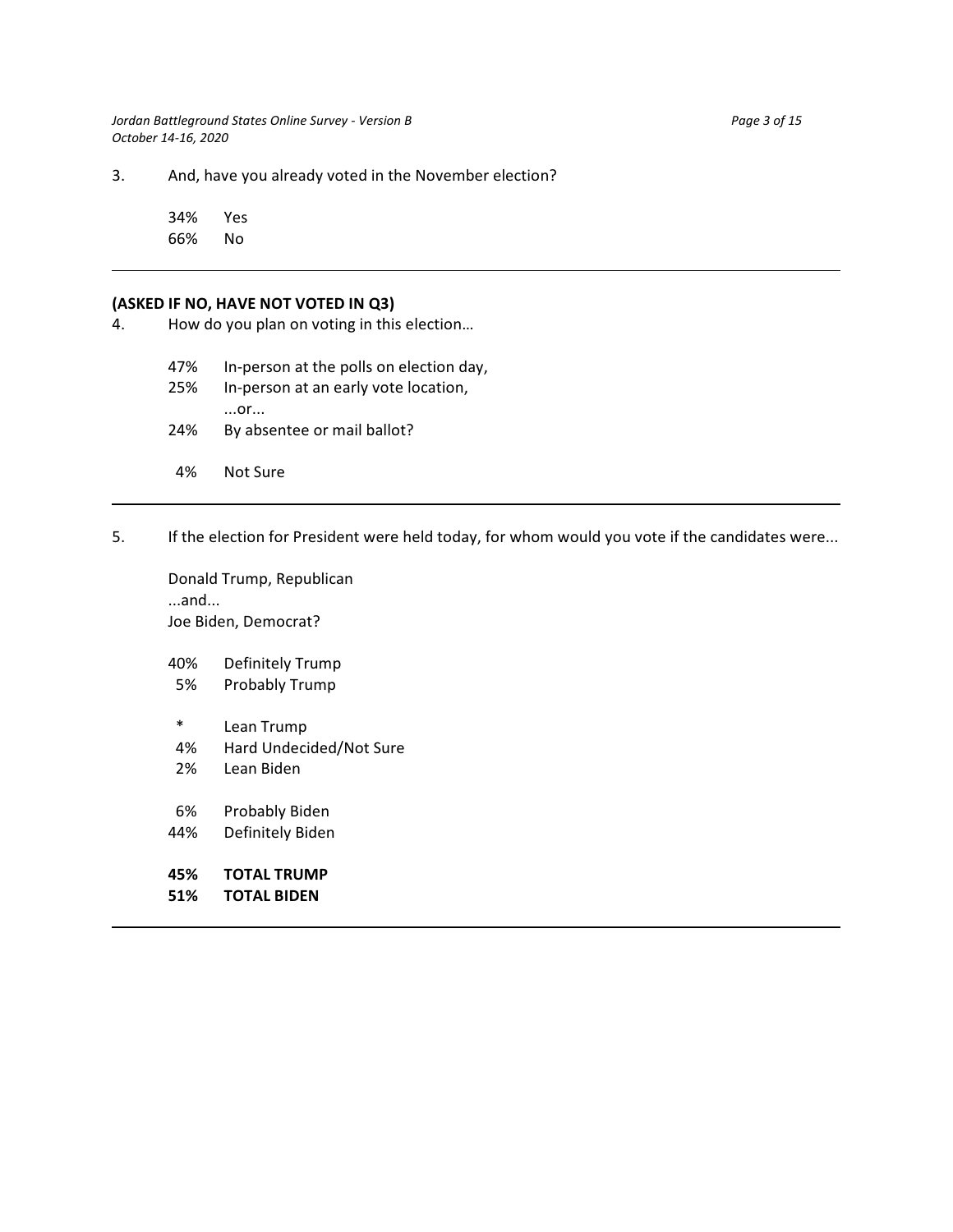*Jordan Battleground States Online Survey - Version B* Page 4 of 15 *October 14-16, 2020*

6. And, if the election for President were held today, for whom would you vote if the candidates were...

Donald Trump, Republican, Joe Biden, Democrat, Jo Jorgensen, Libertarian ...and... Howie Hawkins, Green Party?

- 39% Definitely Trump
- 5% Probably Trump
- \* Lean Trump
- 45% Definitely Biden
- 5% Probably Biden
- 1% Lean Biden
- 1% Definitely Jorgensen
- \* Probably Jorgensen
- Lean Jorgensen
- \* Definitely Hawkins
- \* Probably Hawkins
- Lean Hawkins
- 3% Hard Undecided/Not Sure
- **45% TOTAL TRUMP**
- **50% TOTAL BIDEN**
- **1% TOTAL JORGENSEN**
- **1% TOTAL HAWKINS**
- 7. Generally speaking, do you believe you are better off or worse off than you were four years ago under President Obama?
	- 40% Better Off
	- 36% Worse Off
	- 21% About the Same
	- 3% Not Sure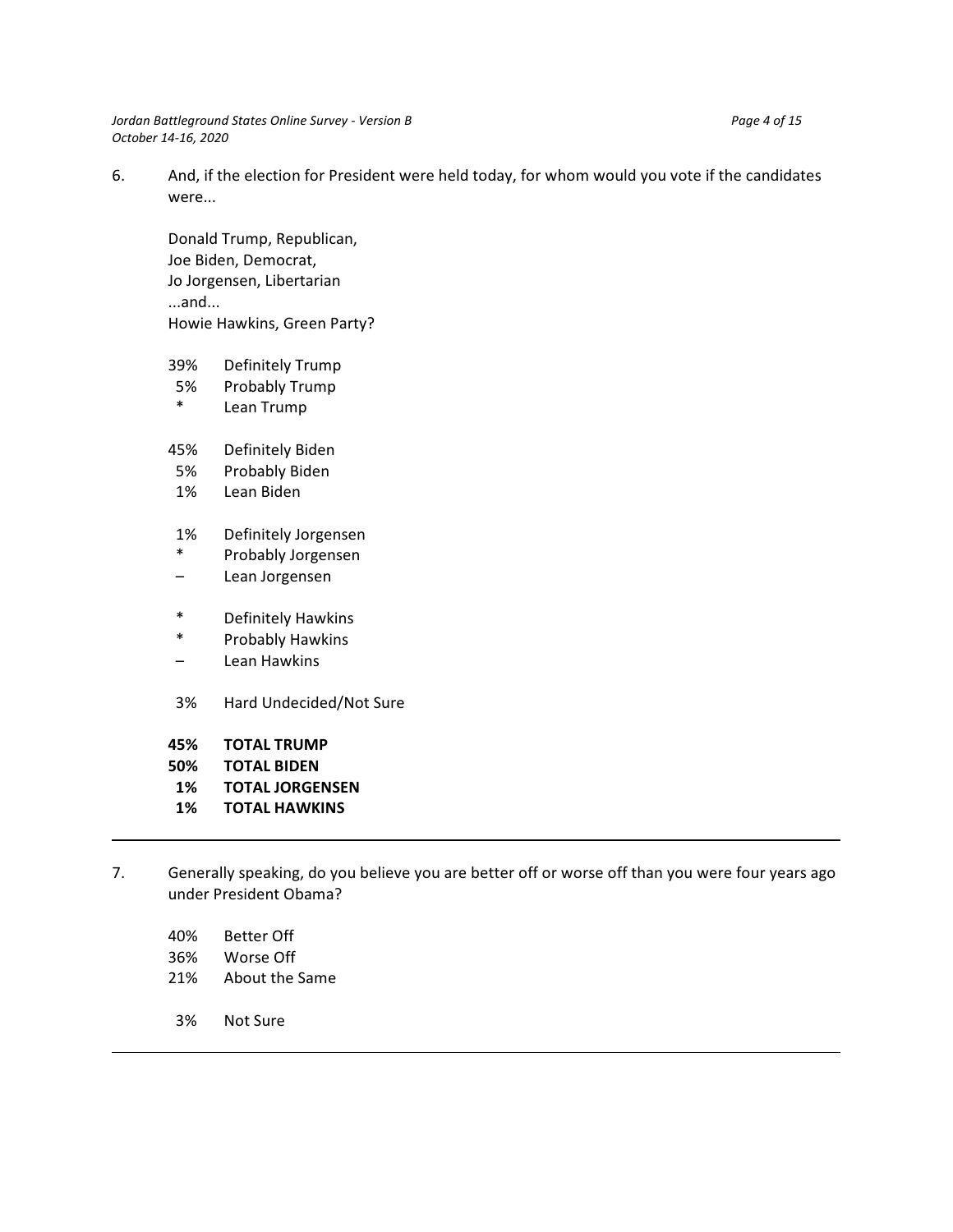*Jordan Battleground States Online Survey - Version B* Page 5 of 15 *October 14-16, 2020*

- 8. And, do you strongly approve, somewhat approve, somewhat disapprove, or strongly disapprove of the job Donald Trump is doing as President?
	- 28% Strongly Approve
	- 19% Somewhat Approve
	- 10% Somewhat Disapprove
	- 41% Strongly Disapprove
	- 2% Not Sure

# **47% TOTAL APPROVE**

## **51% TOTAL DISAPPROVE**

- 9. Now, more specifically, which one of the following best describes how you feel about President Trump and his policies…
	- 22% I approve of his policies and his personality and temperament
	- 32% I approve of many of his policies but not of his personality and temperament
	- 43% I disapprove of both his policies and his personality and temperament
	- 3% Not Sure

# **54% TOTAL APPROVE OF POLICIES**

- 10. And, which one of the following do you believe is the most important problem facing the country…
	- 42% Containing the coronavirus
	- 27% Rebuilding the nation's economy
	- 11% Restoring law and order
	- 9% Improving health care
	- 7% Healing the racial divide
	- 4% Not Sure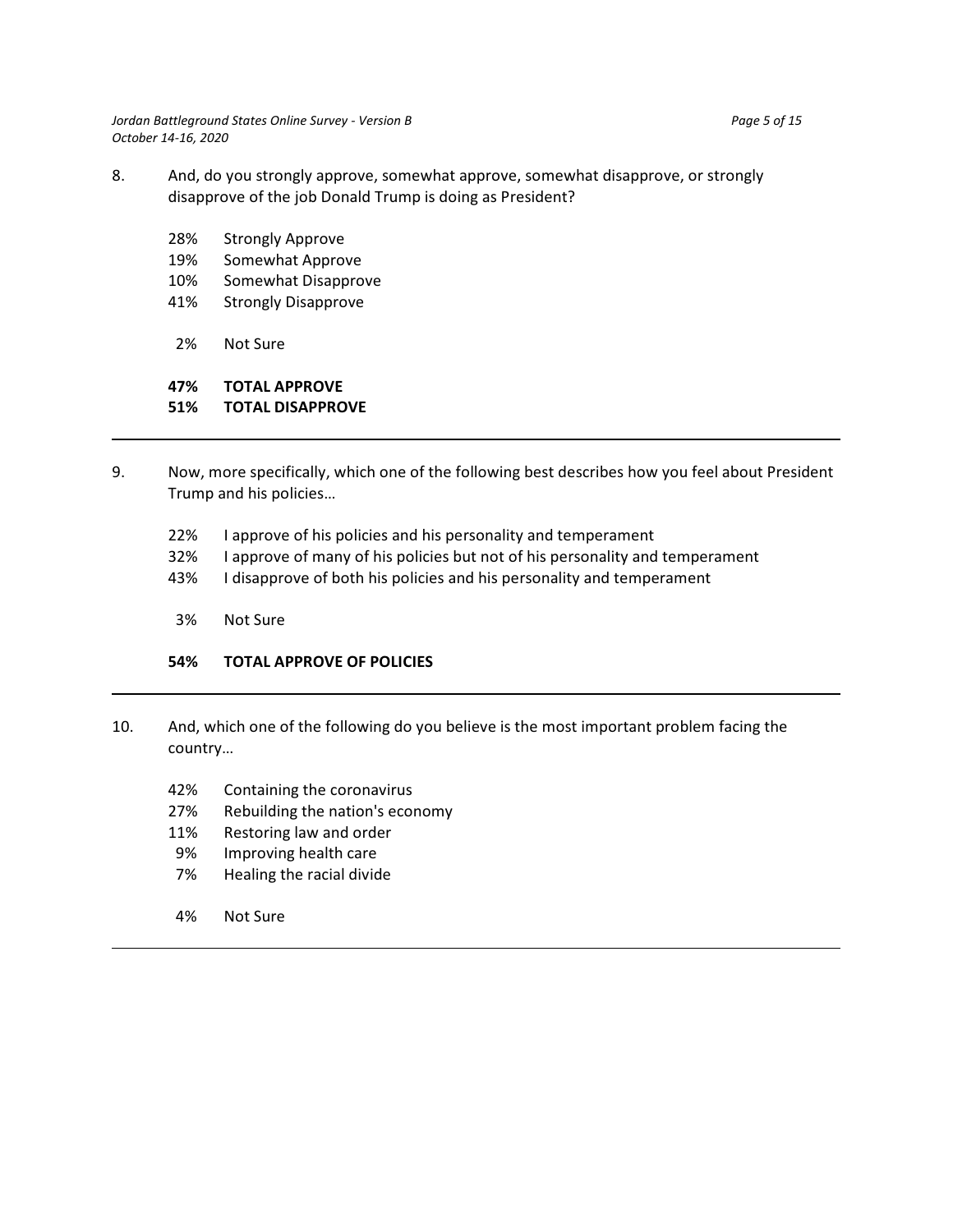And, which candidate for President do you believe would do the better job of handling each of the following issues…

| <b>Donald</b> | Joe          | <b>Not</b> |
|---------------|--------------|------------|
| <b>Trump</b>  | <b>Biden</b> | Sure       |

## *Ranked by % Trump*

| 12. | Rebuilding the nation's economy |                                                       |     |  |  |  |  |
|-----|---------------------------------|-------------------------------------------------------|-----|--|--|--|--|
|     | 47%                             | 43%                                                   | 9%  |  |  |  |  |
| 13. | 37%                             | Protecting people with pre-existing conditions<br>50% | 13% |  |  |  |  |
| 11. | Containing coronavirus<br>36%   | 51%                                                   | 13% |  |  |  |  |

- 14. And, do you think the situation with the coronavirus is getting much better, somewhat better, somewhat worse or much worse?
	- 10% Much Better
	- 22% Somewhat Better
	- 28% Somewhat Worse
	- 21% Much Worse
	- 15% Staying About the Same
	- 3% Not Sure
	- **33% TOTAL BETTER**
	- **49% TOTAL WORSE**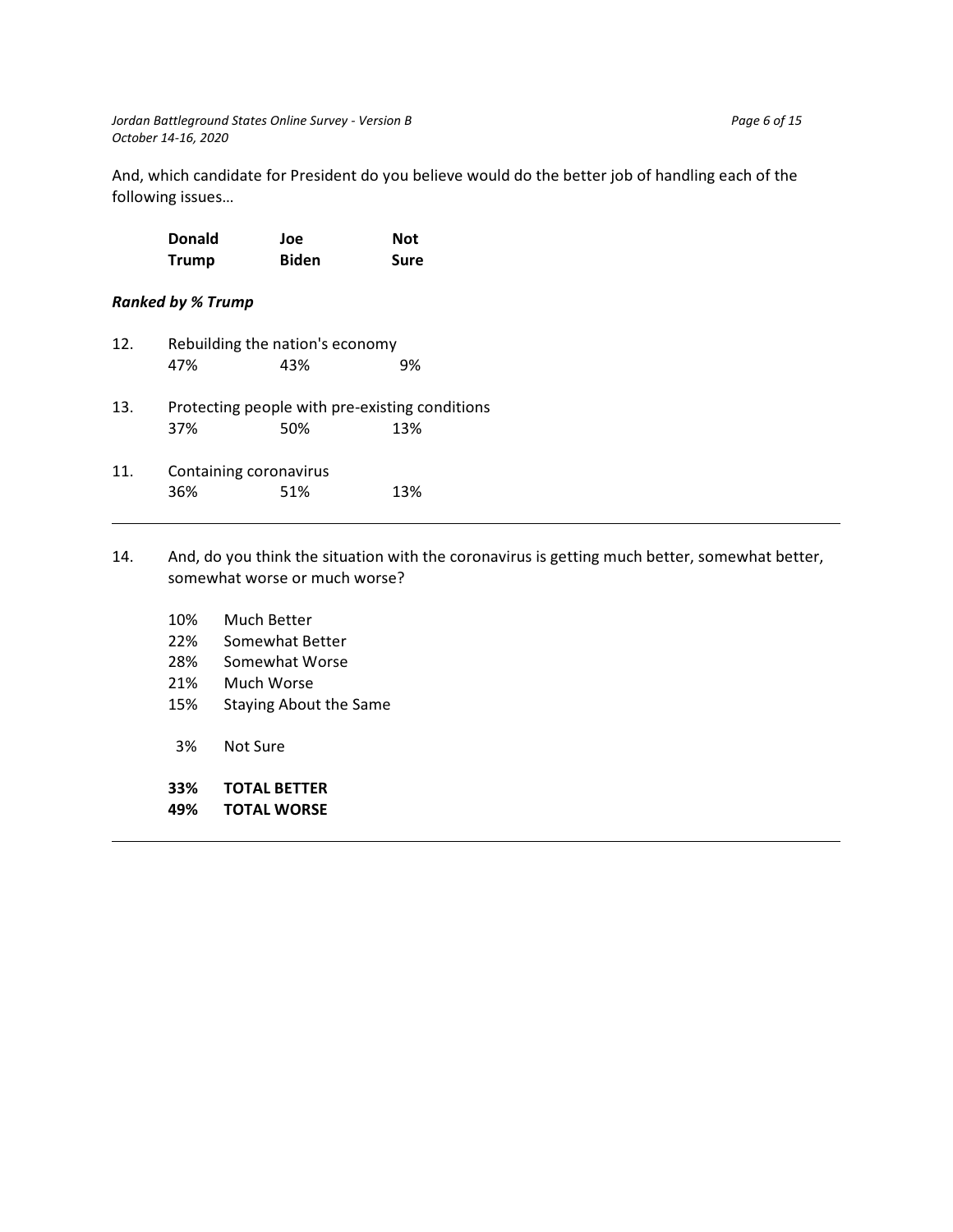*Jordan Battleground States Online Survey - Version B* Page 7 of 15 *October 14-16, 2020*

- 15. Do you think that medical treatments for the coronavirus have gotten much better, somewhat better or is there no real progress?
	- 17% Much Better
	- 40% Somewhat Better
	- 32% No Real Progress
	- 11% Not Sure

#### **57% TOTAL BETTER**

- 16. Do you think the economy is getting much better, somewhat better, somewhat worse or much worse?
	- 9% Much Better
	- 28% Somewhat Better
	- 30% Somewhat Worse
	- 15% Much Worse
	- 15% Staying About the Same
	- 3% Not Sure

### **37% TOTAL BETTER**

#### **45% TOTAL WORSE**

- 17. And, thinking about the economy in your area… would you say that the economy is...
	- 23% Fully re-opened
	- 67% Partly re-opened
	- 9% Still mostly closed ...or...
	- 1% Totally closed?
	- **91% TOTAL RE-OPENED**
	- **9% TOTAL CLOSED**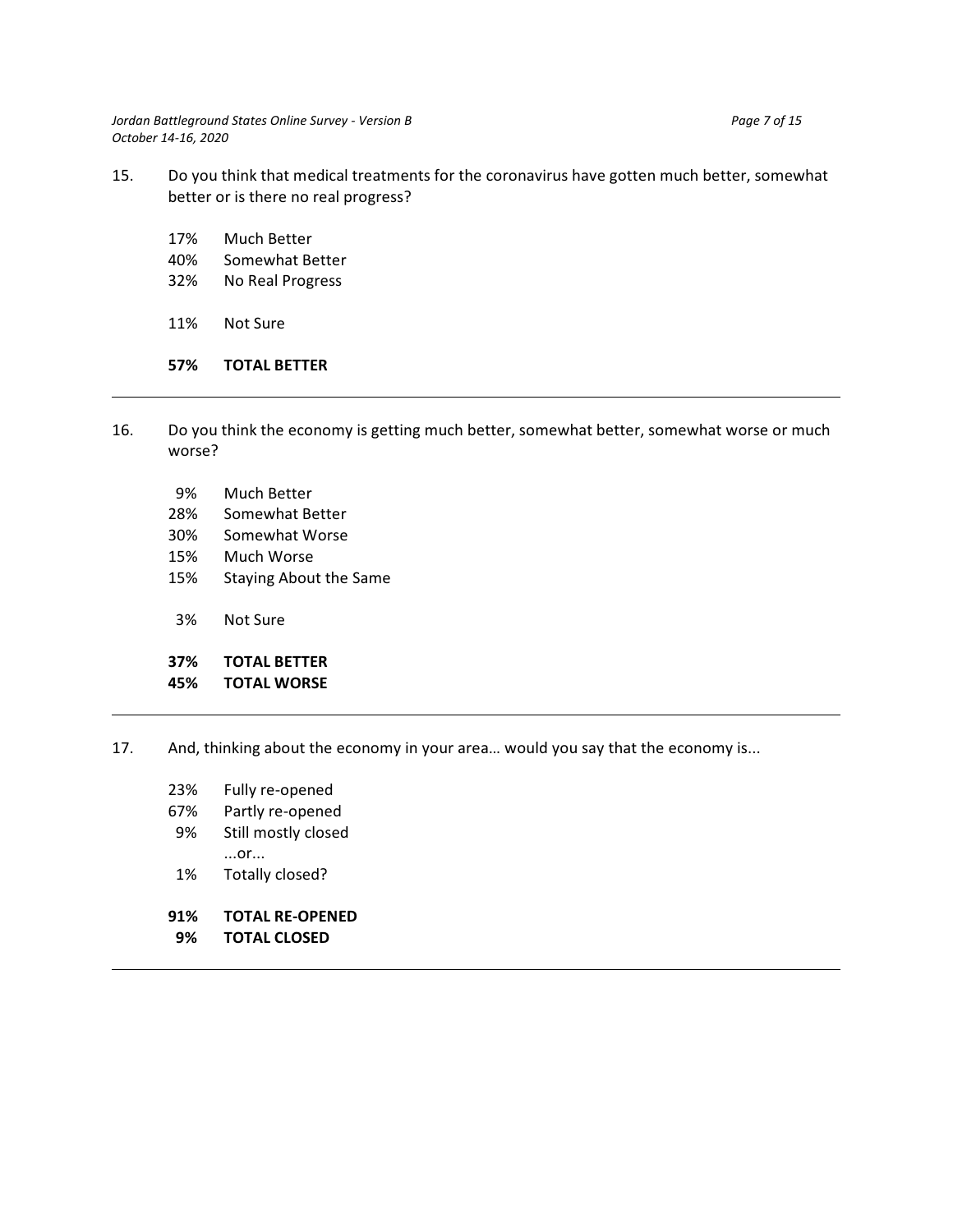Now I'd like you to read some statements made recently by President Trump and please indicate whether you strongly agree, somewhat agree, somewhat disagree or strongly disagree with what he is saying…

| TOTAL | TOTAL        | - Str | Smwt | Smwt         | Str          | Not         |
|-------|--------------|-------|------|--------------|--------------|-------------|
| AGR   | <b>DISAG</b> | Agr   | Agr  | <b>Disag</b> | <b>Disag</b> | <b>Sure</b> |

# *Ranked by % Total Agree*

| mask more often.                   |     |                                                      |                                                                       |     |     | 21. It has taught me that I need to take more precautions against spreading the virus, so I will wear a  |
|------------------------------------|-----|------------------------------------------------------|-----------------------------------------------------------------------|-----|-----|----------------------------------------------------------------------------------------------------------|
| 75%                                | 20% | 47%                                                  | 27%                                                                   | 7%  | 14% | 5%                                                                                                       |
|                                    |     | 22. I will ask everyone at my rallies to wear masks. |                                                                       |     |     |                                                                                                          |
| 69%                                | 24% | 49%                                                  | 20%                                                                   | 7%  | 17% | 7%                                                                                                       |
| 19. The virus has taught me a lot. |     |                                                      |                                                                       |     |     |                                                                                                          |
| 61%                                | 34% | 32%                                                  | 29%                                                                   | 10% | 24% | 4%                                                                                                       |
|                                    |     |                                                      | 24. Don't let fear of the virus consume you and run your life.        |     |     |                                                                                                          |
| 60%                                | 36% | 36%                                                  | 24%                                                                   | 11% | 25% | 4%                                                                                                       |
|                                    |     |                                                      |                                                                       |     |     | 20. The virus has taught me the truth of the saying: that which doesn't kill you makes you stronger.     |
| 55%                                | 36% | 26%                                                  | 29%                                                                   | 13% | 23% | 9%                                                                                                       |
| to do the same.                    |     |                                                      |                                                                       |     |     | 23. I have gone back to work and have learned that it is possible even after the virus and urge everyone |
| 51%                                | 38% | 29%                                                  | 22%                                                                   | 13% | 25% | 11%                                                                                                      |
|                                    |     |                                                      | 18. I feel the pain of virus sufferers because I have felt that pain. |     |     |                                                                                                          |
| 47%                                | 47% | 21%                                                  | 25%                                                                   | 14% | 32% | 7%                                                                                                       |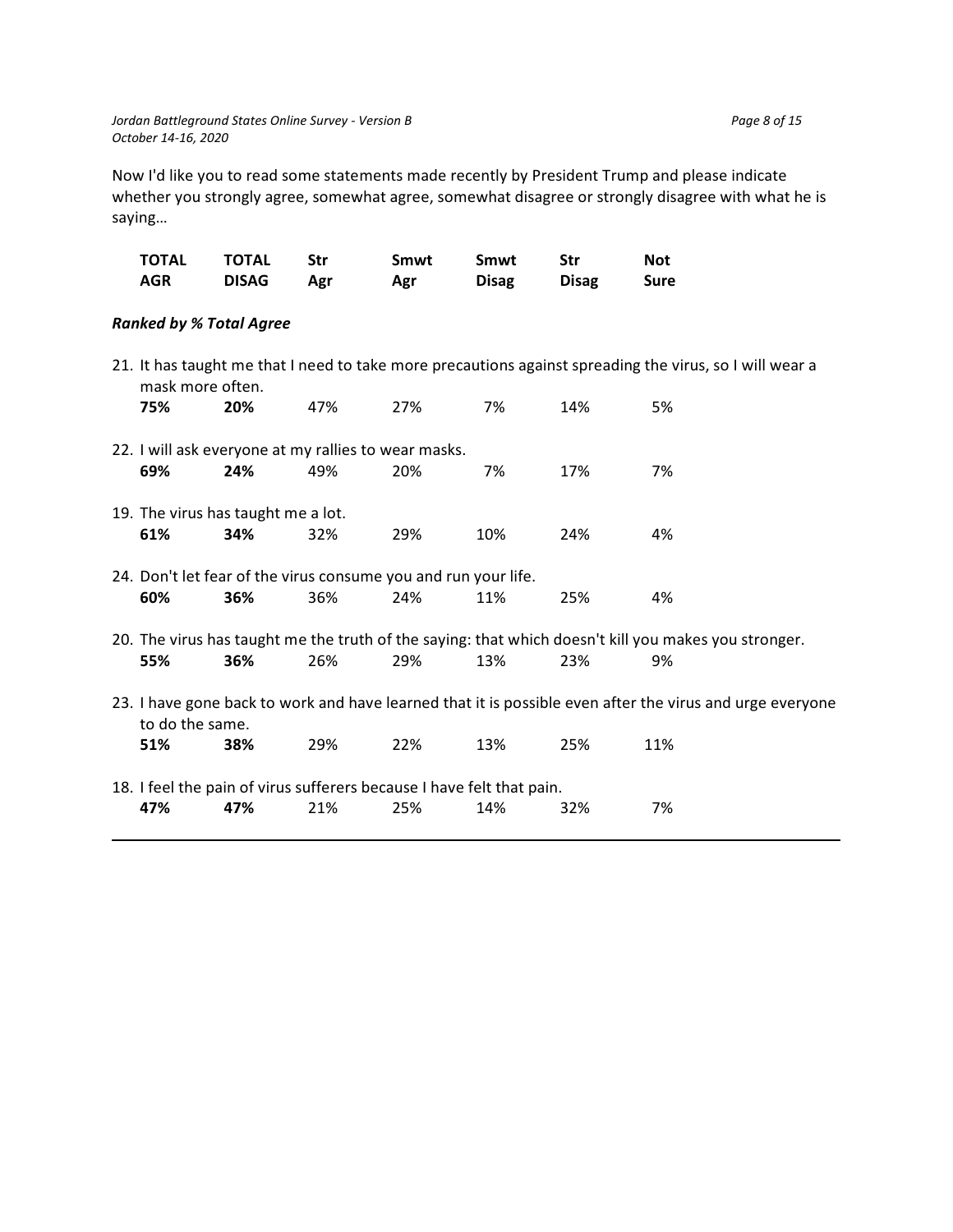- 25. If President Trump public wears a mask more often and vigorously urges people at his rallies to wear them, would it make you think better of Trump, worse of Trump or would it have no effect on your opinion of Trump?
	- 20% Think much better of Trump
	- 23% Think somewhat better of Trump
	- 4% Think somewhat worse of Trump
	- 8% Think much worse of Trump
	- 45% No effect on my opinion of Trump

**43% TOTAL BETTER**

## **12% TOTAL WORSE**

- 26. Which statement comes closest to your view regarding the economy?
	- 47% We can't start the economy until we contain the virus.
	- 39% We can restart the economy even before the virus is fully contained because it doesn't cause a lot of deaths among people under 65.
	- 14% Not Sure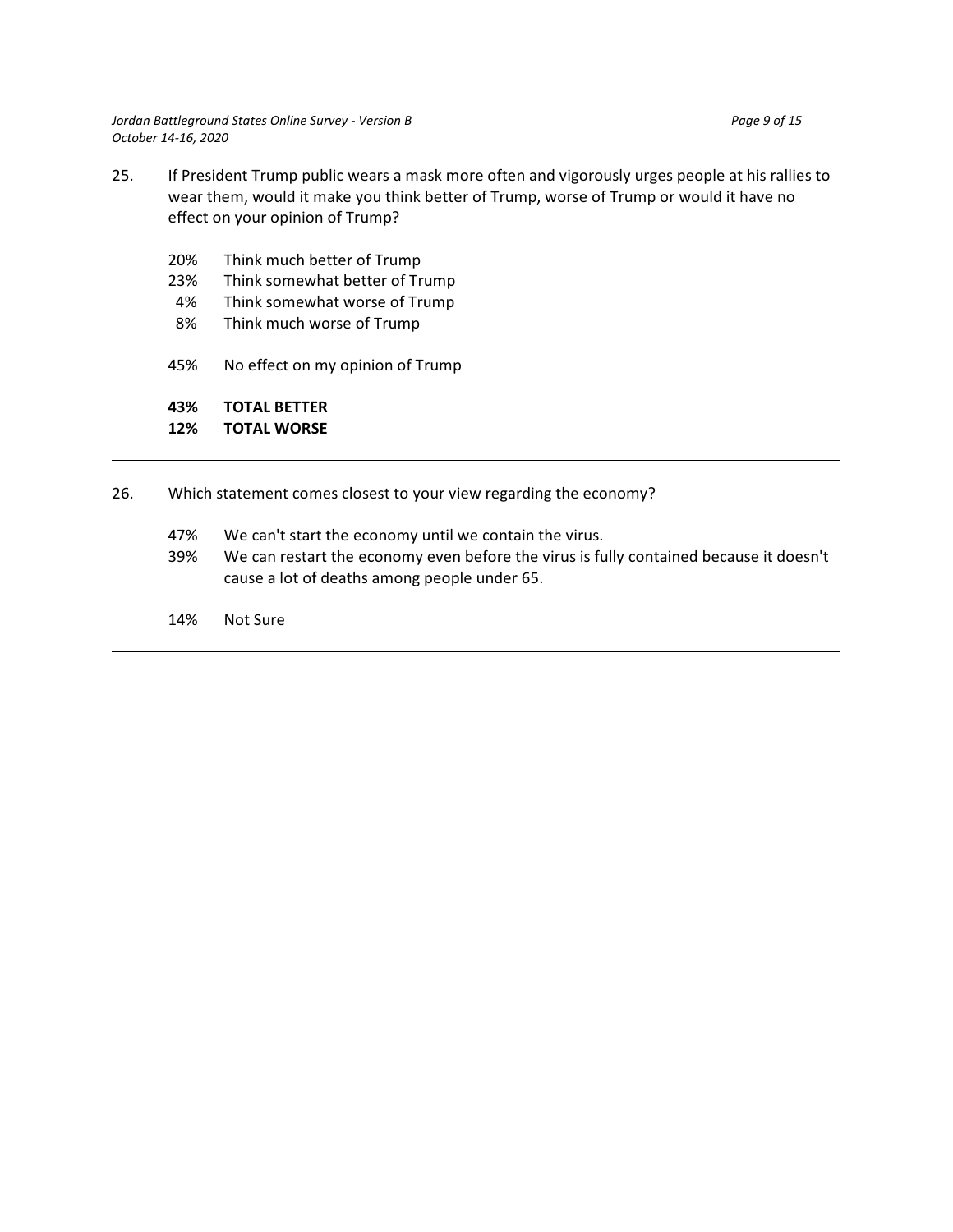Now, please read the following statements regarding Joe Biden and indicate if you strongly agree, somewhat agree, somewhat disagree or strongly disagree with each one…

| <b>TOTAL</b><br><b>AGR</b>     | <b>TOTAL</b><br><b>DISAG</b> | <b>Str</b><br>Agr                                                                 | Smwt<br>Agr | Smwt<br><b>Disag</b> | <b>Str</b><br><b>Disag</b> | <b>Not</b><br><b>Sure</b>                                                                                      |  |
|--------------------------------|------------------------------|-----------------------------------------------------------------------------------|-------------|----------------------|----------------------------|----------------------------------------------------------------------------------------------------------------|--|
| <b>Ranked by % Total Agree</b> |                              |                                                                                   |             |                      |                            |                                                                                                                |  |
| 64%                            | 27%                          | 35. Very few people are strongly for Biden, they are mostly against Trump.<br>31% | 33%         | 13%                  | 14%                        | 8%                                                                                                             |  |
| 57%                            | 34%                          | 29%                                                                               | 27%         | 15%                  | 20%                        | 34. Biden's whole campaign is based on people having a visceral, emotional dislike of Trump.<br>9%             |  |
| 49%                            | 45%                          | 34%                                                                               | 16%         | 12%                  | 33%                        | 33. I am concerned that if Joe Biden is elected, he will be taken over by the radical left in his party.<br>6% |  |
| 47%                            | 44%                          | 31. On his worst day, Joe Biden is better than Trump on his best day.<br>36%      | 11%         | 9%                   | 35%                        | 9%                                                                                                             |  |
| 45%                            | 46%                          | 28. Joe appears to be somewhat mentally impaired.<br>28%                          | 17%         | 13%                  | 33%                        | 9%                                                                                                             |  |
| 43%                            | 48%                          | 27. I am concerned that he may be suffering from dementia.<br>27%                 | 16%         | 14%                  | 34%                        | 9%                                                                                                             |  |
| 41%                            | 47%                          | won't do anything Trump wouldn't do.<br>24%                                       | 17%         | 13%                  | 34%                        | 32. Biden's plan on the virus is the same as Trump's - masks, testing, treatments, and a vaccine. He<br>11%    |  |
| 41%                            | 51%                          | 30. Joe Biden is a one issue candidate. All he talks about is the virus.<br>20%   | 21%         | 14%                  | 36%                        | 8%                                                                                                             |  |
| 38%                            | 53%                          | 29. Even if Joe Biden has mentally lost a step, it doesn't bother me.<br>18%      | 21%         | 12%                  | 41%                        | 9%                                                                                                             |  |
| 29%                            | 53%                          | 36. Biden is comfortably ahead and has the election in the bag.<br>11%            | 18%         | 18%                  | 35%                        | 18%                                                                                                            |  |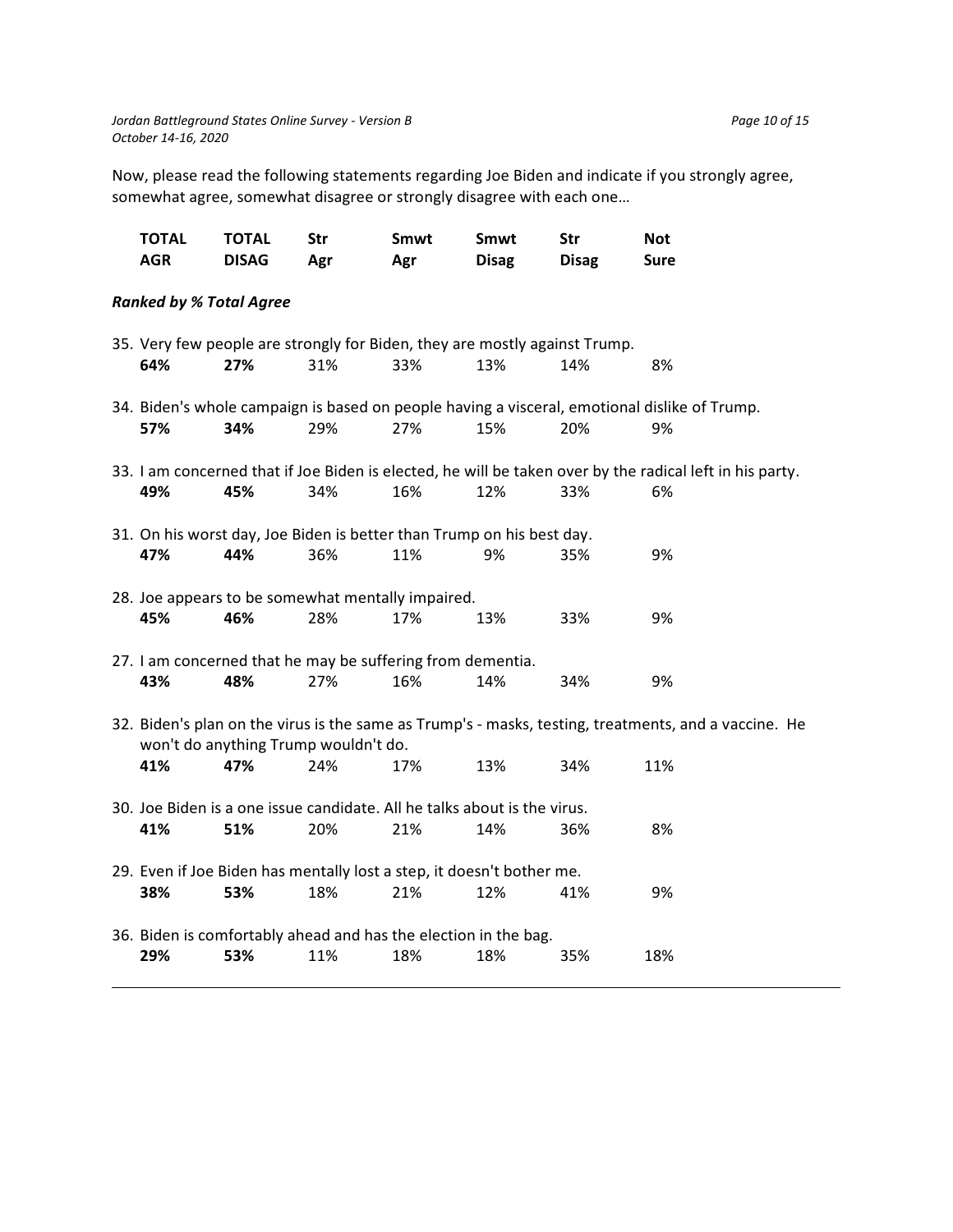Now, please read the following statements regarding Kamala Harris and indicate if you strongly agree,

somewhat agree, somewhat disagree or strongly disagree with each one…

| TOTAL      | TOTAL        | - Str | Smwt | Smwt         | Str          | Not         |
|------------|--------------|-------|------|--------------|--------------|-------------|
| <b>AGR</b> | <b>DISAG</b> | Agr   | Agr  | <b>Disag</b> | <b>Disag</b> | <b>Sure</b> |

### *Ranked by % Total Agree*

39. If Joe Biden wins election, based on his health, Kamala Harris is likely to be President sometime over the next four years.

| 60%                                            | 25%                                             | 33% | 27% | 12% | 13% | 15% |
|------------------------------------------------|-------------------------------------------------|-----|-----|-----|-----|-----|
|                                                | 38. Kamala Harris is not ready to be President. |     |     |     |     |     |
| 50%                                            | 39%                                             | 36% | 14% | 10% | 30% | 10% |
|                                                | 40. Kamala Harris' style rubs me the wrong way. |     |     |     |     |     |
| 45%                                            | 48%                                             | 31% | 14% | 12% | 36% | 7%  |
| 37. Kamala Harris would make a good president. |                                                 |     |     |     |     |     |
| 43%                                            | 43%                                             | 28% | 16% | 8%  | 35% | 13% |

- 41. Do you agree or disagree with some Democrats' plans to pack the Supreme Court by increasing the number of Supreme Court Justices so that they can add liberal justices to offset Trump's appointments?
	- 21% Strongly Agree
	- 18% Somewhat Agree
	- 11% Somewhat Disagree
	- 29% Strongly Disagree
	- 21% Not Sure
	- **39% TOTAL AGREE**
	- **40% TOTAL DISAGREE**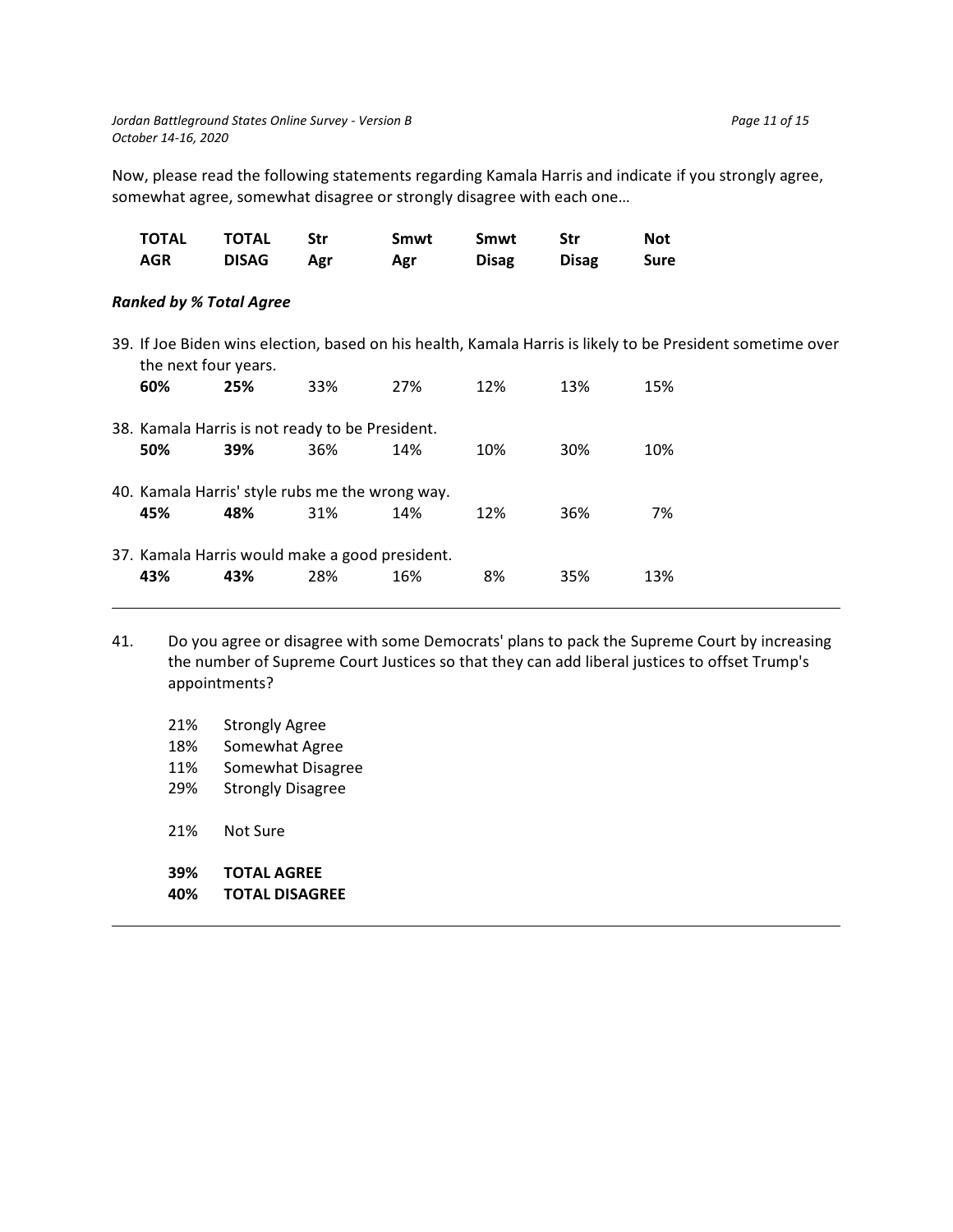- 42. Joe Biden won't say whether or not he favors packing the Supreme Court because that would distract from his campaign's message. Do you think he's really believes that, or do you believe that he secretly plans to pack the Court but doesn't want to say so?
	- 27% Biden really believes that 38% Biden secretly plans on packing the court 35% Not Sure
- 43. On the issue of Medicare and Social Security, which point of view comes closest to your own? 16% Biden will cut Social Security and Medicare 35% Trump will cut Social Security and Medicare 8% Both of them will cut Social Security and Medicare 22% Neither one of them will cut Social Security and Medicare 18% Not Sure
- 44. As you may know, President Trump has ordered drug companies to charge no more than the cheapest price they charge for that drug anywhere in the world. He has also approved the importation of cheaper drugs from Canada. And he has banned payments to middlemen. Do you think he will follow through on these steps or are they just things he's saying to win votes?
	- 45% Trump will follow through on these steps 44% They are just things he's saying to win votes
	- 11% Not Sure
- 45. And, if the President followed through on taking these steps, how much do you think they will lower prescription drug prices?
	- 28% A Lot 34% A Little 26% Not much at all 12% Not Sure
	- **61% TOTAL A LOT/LITTLE**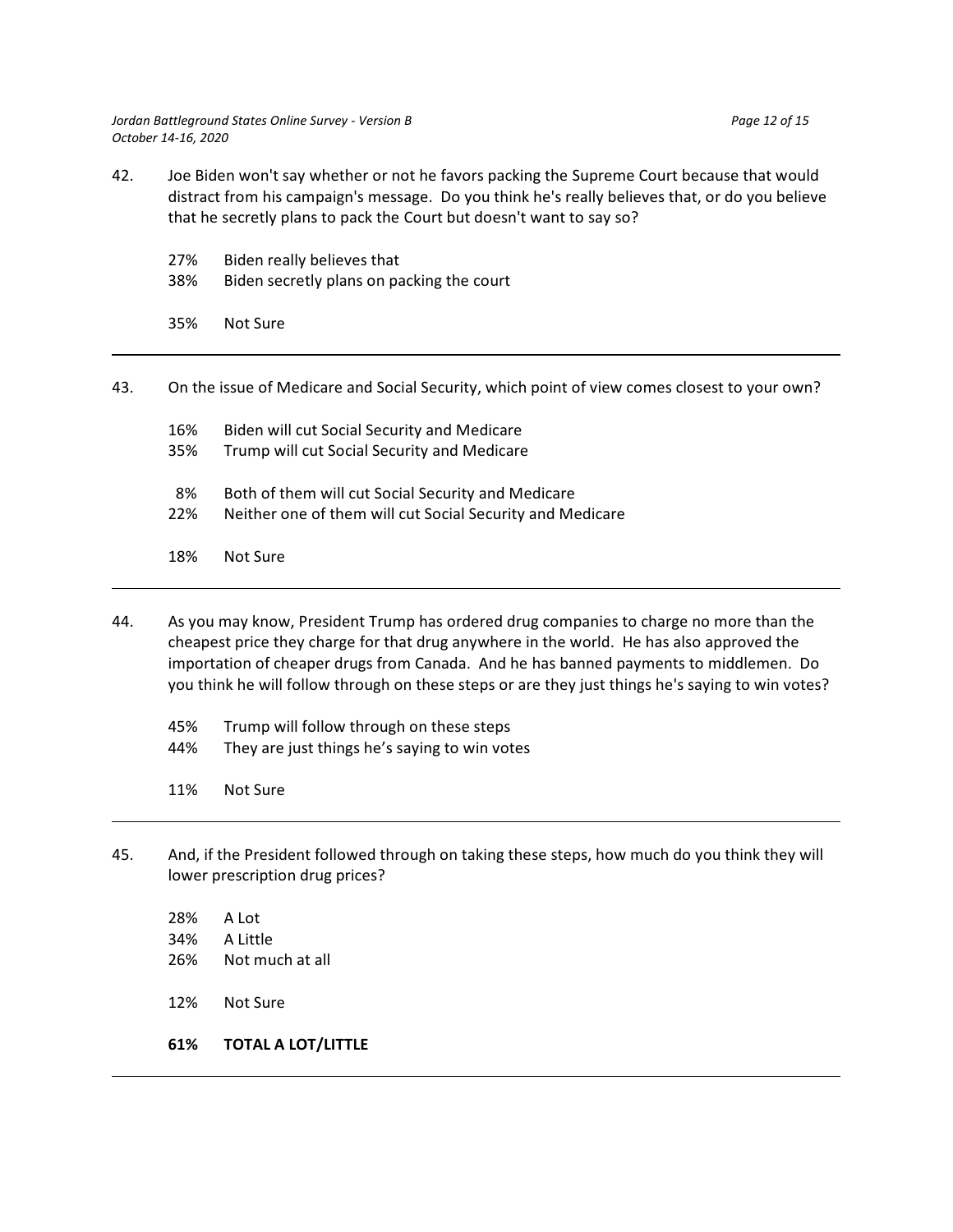*Jordan Battleground States Online Survey - Version B Page 13 of 15 Page 13 of 15 October 14-16, 2020*

46. Do you happen to take insulin shots?

 6% Yes 94% No

#### **(ASKED IF YES, TAKE INSULIN SHOTS IN Q46)**

47. As you may know, Trump has ordered big cuts in what drug companies charge of insulin... Do you think this step will lower the price of insulin...

38% A Lot 28% A Little 22% Not much at all 12% Not Sure **65% TOTAL A LOT/LITTLE**

Now, just a few demographic questions…

D3. And what is the last grade you completed in school?

- Some Grade School (Grades 1-8)
- 1% Some High School (Grades 9-11)
- 23% Graduated High School (Grade 12)
- 6% Technical/Vocational School
- 33% Some College
- 26% Graduated College
- 11% Post-Graduate
- **63% LESS COLLEGE**
- **37% COLLEGE+**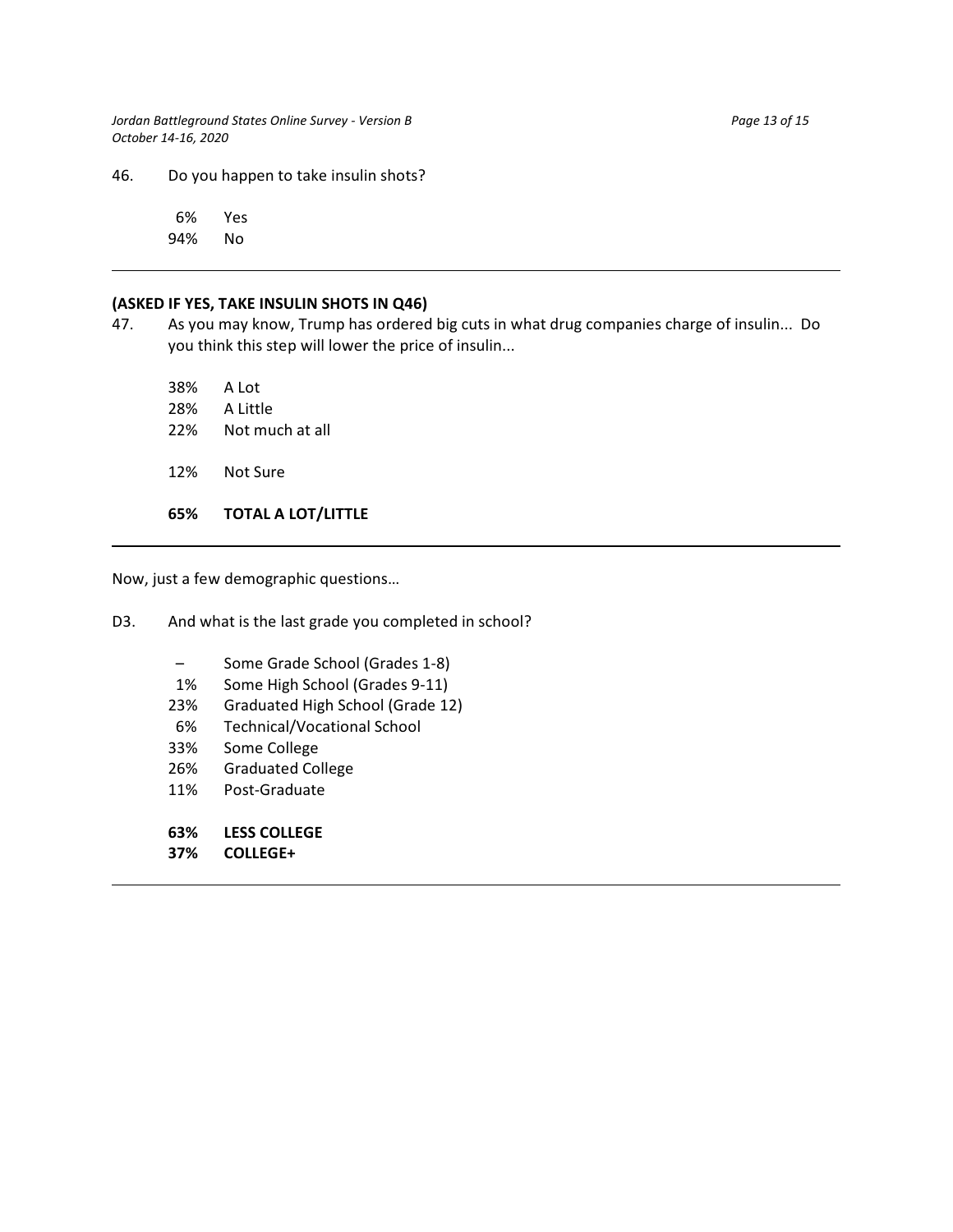*Jordan Battleground States Online Survey - Version B* Page 14 of 15 *October 14-16, 2020*

D4A. In politics today, do you consider yourself to be a....

- 23% Strong Republican
- 9% Not-So-Strong Republican
- 7% Lean to Republicans
- 19% Independent/Something Else
- 7% Lean to Democrats
- 8% Not-So-Strong Democrat
- 27% Strong Democrat

### **39% TOTAL REPUBLICAN**

### **42% TOTAL DEMOCRAT**

D5A. Generally speaking, do you consider yourself to be...

- 15% Very Conservative
- 21% Somewhat Conservative
- 36% Moderate
- 17% Somewhat Liberal
- 10% Very Liberal

# **37% TOTAL CONSERVATIVE**

- **28% TOTAL LIBERAL**
- D8A. And, regardless of how you feel now, for whom did you vote in the 2016 Presidential election... Donald Trump, Hillary Clinton, or someone else?

|     | TOTAL VOTED |                         |
|-----|-------------|-------------------------|
| 44% | 52%         | Donald Trump            |
| 35% | 42%         | <b>Hillary Clinton</b>  |
|     |             |                         |
| 3%  | 3%          | Gary Johnson            |
| 1%  | 1%          | Jill Stein              |
| 2%  | 2%          | Someone Else            |
|     |             |                         |
| 15% |             | Did Not Vote            |
| 1%  |             | Don't Know/Don't Recall |
|     |             |                         |